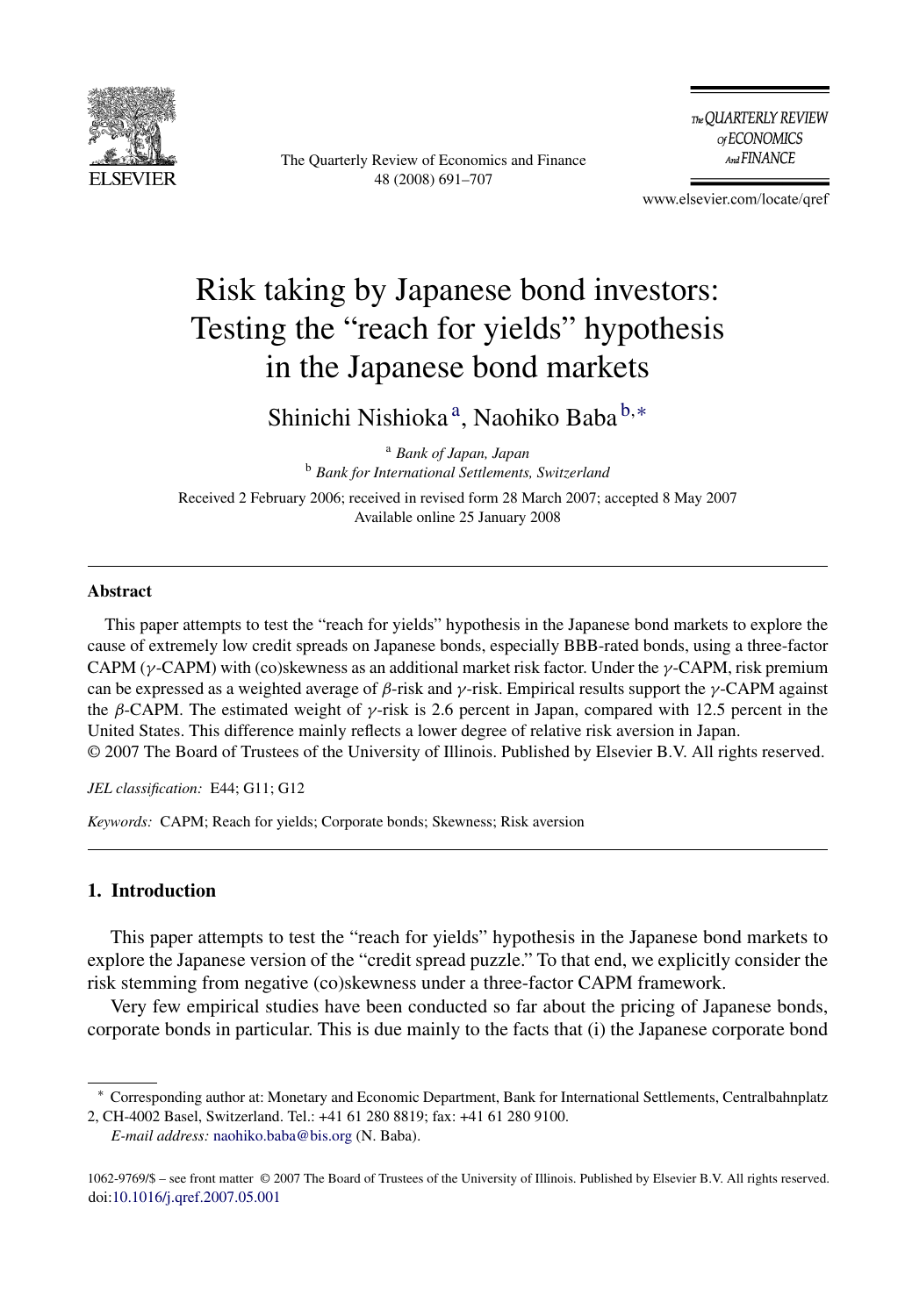

Fig. 1. Comparison of 5-year credit spreads between Japan and the United States. *Notes*. (1) Credit spread is defined as the difference in yields between corporate and government bonds with the same maturity. (2) The default rate is an annualized average of the historical default rate in the past 5 years. *Sources*: Japan Securities Dealers Association, Moody's, R&I, Merrill Lynch.

market is a relatively new market, which started to develop after the implementation of major liberalization measures such as a removal of eligibility criteria in 1996, and (ii) the basic trend of price developments has been quite different between Japan and other major advanced countries like the United States.<sup>1</sup>

Regarding the latter point above, Fig. 1 compares the 5-year credit spreads between Japan and the United States as of the end of April 2005. Note here that the credit spreads on Japanese corporate bonds are significantly less than the U.S. credit spreads. In particular, the Japanese BBBcredit spread is much lower than the U.S. BBB-credit spread. The large spreads on corporate bonds in the United States relative to their historical default rates has been termed the "credit spread puzzle" by [Amato and Remolona \(2003\).](#page--1-0) In Japan, contrary to the case in the United States, bond investors have witnessed extremely narrowed spreads particularly on BBB-rated corporate bonds in recent years. This might be called the Japanese version of the "credit spread puzzle."<sup>2</sup> Transactions in the secondary bond markets have been much less active in Japan than in the United States. This implies that liquidity in the Japanese bond markets is much lower and this is especially true in the Japanese corporate bond market. The lower liquidity further deepens the Japanese version of the "credit spread puzzle." In this paper, we try to minimize the effects of the

<sup>&</sup>lt;sup>1</sup> In 1990, eligibility criteria based on accounting information were replaced by those based on bond ratings. After that, other restrictions on corporate bond issues were gradually relaxed and in 1996 eligibility criteria themselves were removed in the final stage of the liberalization of the Japanese corporate bond market.

<sup>&</sup>lt;sup>2</sup> [Amato and Remolona \(2003\)](#page--1-0) find that U.S. BBB-rated corporate bond spreads were about eight times the expected loss given default on average from 1998 to 2002. They show that negative skewness in the distribution of corporate bond returns calls for an extraordinary large portfolio to achieve diversification, concluding that the spreads are wide because they compensate investors for negative skewness risk. Their conclusion is based on the analysis of arbitrage CDOs (collateralized debt obligation).